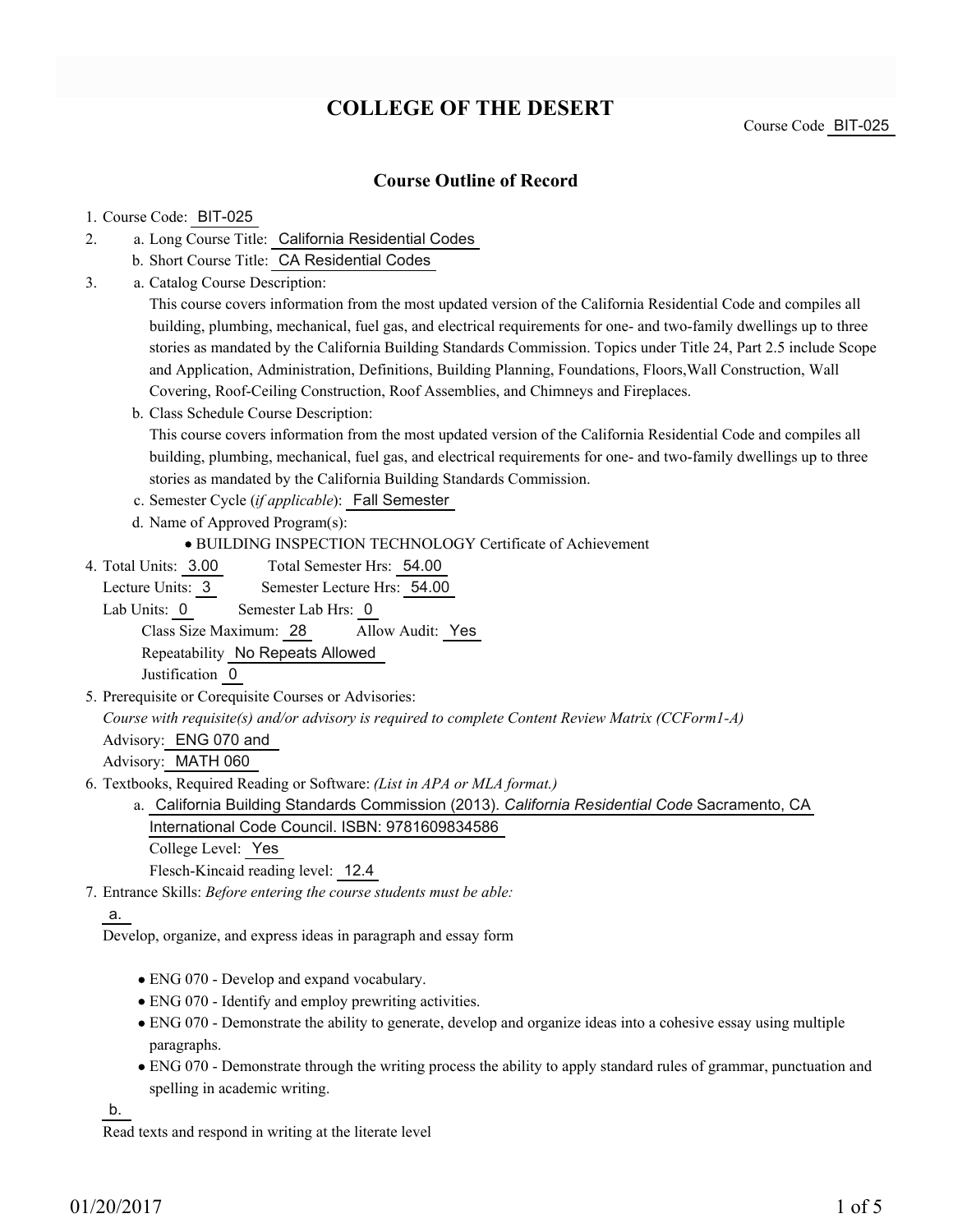- ENG 070 Comprehend and summarize readings.
- ENG 070 Read and identify main ideas and supporting details.
- ENG 070 Recognize and explain patterns of idea development in readings.

c.

Demonstrate the ability to participate in class discussions and assigned projects

ENG 070 - Improve editing and revision strategies both individually and in peer review.

d.

Apply the basic operations appropriately to solve application problems that involve their use

- MATH 060 Compute using the four basic operations of addition, subtraction, multiplication, and division on the rational numbers in both fraction and decimal form.
- MATH 060 Apply methods of conversion between percents, decimals, and fractions.
- MATH 060 Recognize and convert between units of measurements in the American and metric systems.
- MATH 060 Use unit measure appropriately in applications.
- 8. Course Content and Scope:

#### Lecture:

- Lecture:
	- 1. Introduction
	- 2. Scope and Application
	- 3. California Administration
	- Department of Housing Community Development
	- Local Enforcing Agency
	- Permits, Fees, Applications and Inspections
- 4. Administration
	- Department of Building Safety
	- Duties and Powers of the Building Official
	- Permits
	- Construction Documents
	- Temporary Structures and Uses
	- Fees
	- Inspections
	- Certificate of Occupancy
	- Service Utilities
- 5. Definitions
- 6. Building Planning
	- Site Drainage
	- Design Criteria
	- Fire-Resistant Construction
	- Light, Ventilation and Heating
	- Minimum Room Areas
	- Glazing
	- Garages and Carports
	- Means of Egress
	- Automatic Fire Sprinkler Systems
	- Smoke Alarms
	- Accessibility
	- Solar Photovoltaic Panels/Modules
- 7. Foundations
	- Materials
	- Footings
	- Foundation and Retaining Walls
	- Foundation Drainage
	- Foundation Waterproofing and Dampproofing
- 8. Floors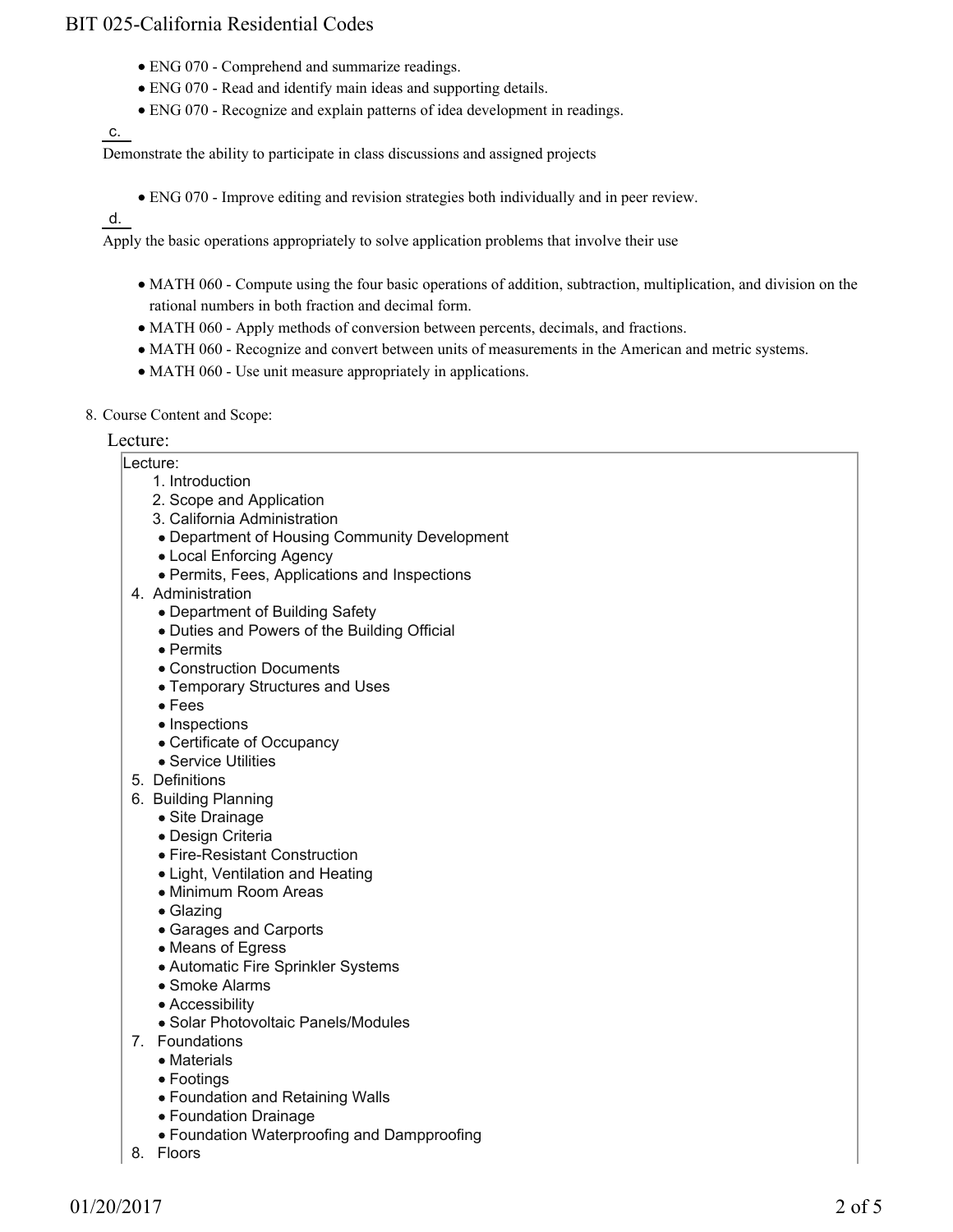- Wood Floor Framing
- Floor Shaething
- Steel Floor Framing
- Concrete Floors
- Decks
- 9. Wall Construction
	- Wood Wall Framing
	- Steel Wall Framing
	- Wood Structural Panels
	- Particleboard
	- General Masonry Construction
	- Glass Unit Masonry
	- Exterior Concrete Wall Construction
	- Exterior Windows and Doors
	- Structural Insulated Panel Wall Construction
- 10. WallCovering
	- Interior Covering
	- Exterior Covering
- 11. Roof-Ceiling Construction
	- Wood Roof Framing
	- Roof Sheathing
	- Steel Roof Framing
	- Ceiling Finishes
	- Roof Ventilation
	- Attic Access
- 12. Roof Assemblies
	- Roof Classification
	- Weather Protection
	- Materials
	- Requirements for roof Coverings
	- Roof Insulation
	- Reroofing
	- Solar Photovoltaic Panels/Modules
- 13. Chimneys and Fireplaces
	- Masonry Fireplaces
	- Masonry Heaters
	- Masonry Chimneys
	- Factory-Built Fireplaces
	- Factory-Built Chimneys
	- Exterior Air Supply
- 14. Plumbing and Ventilation
- 15. Mechanical and Ventilation

Lab: *(if the "Lab Hours" is greater than zero this is required)*

9. Course Student Learning Outcomes:

1.

Describe the history of residential regulation in California and related codes

### 2.

Cite the California residential codes in construction, regulation, and design

### 3.

Apply the California residential codes in construction, regulation, and design

10. Course Objectives: *Upon completion of this course, students will be able to:*

 <sup>16.</sup> Electrical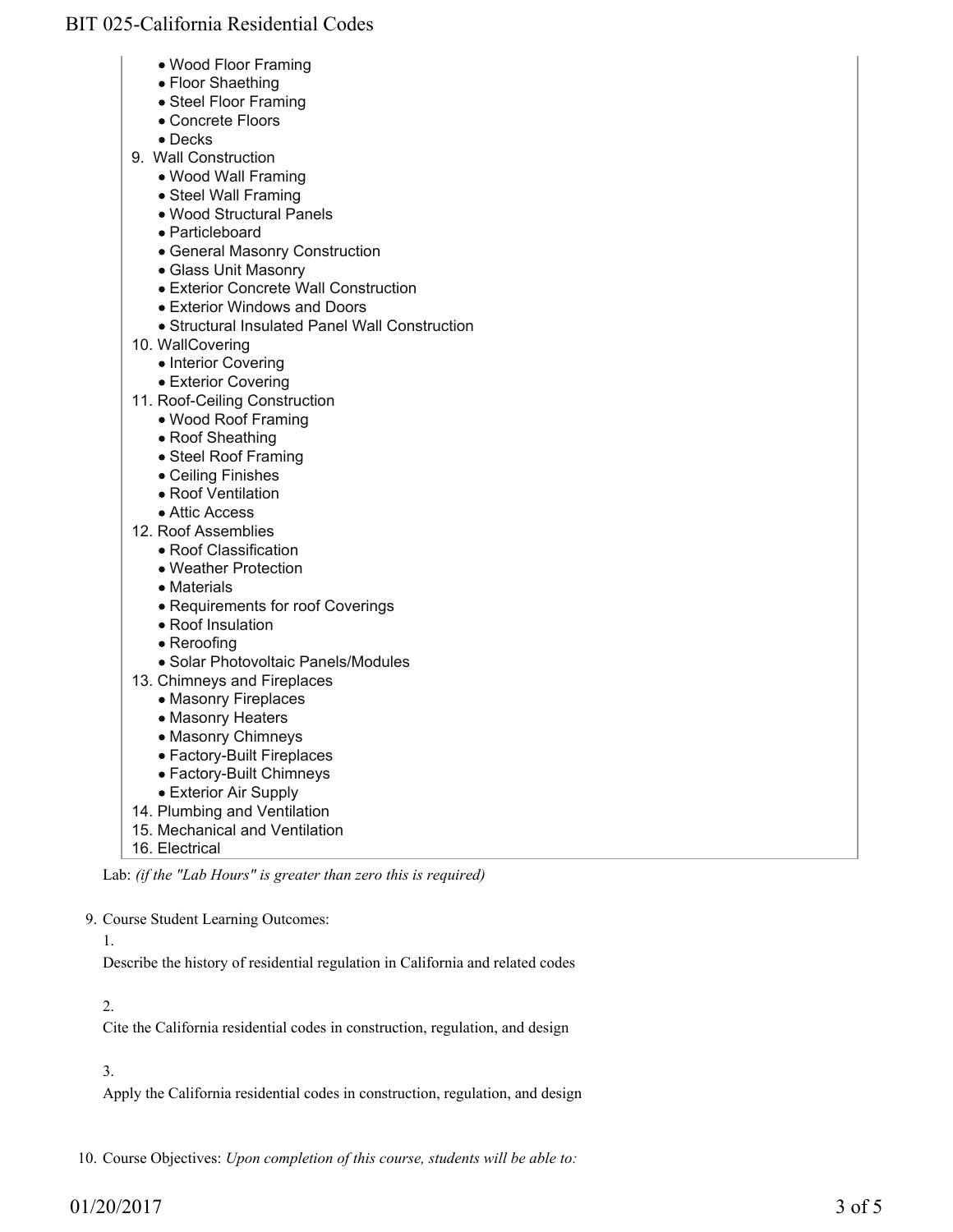- a. Apply codes in building designs
- b. Apply the codes in construction and regulation
- c. Discuss the professional certification examination process
- d. Discuss skills required for employment opportunities in the private or public sectors

#### Methods of Instruction: *(Integration: Elements should validate parallel course outline elements)* 11.

- a. Demonstration, Repetition/Practice
- b. Discussion
- c. Distance Education
- d. Lecture
- e. Participation

Other Methods:

Presentation of construction materials

12. Assignments: (List samples of specific activities/assignments students are expected to complete both in and outside of class.) In Class Hours: 54.00

Outside Class Hours: 108.00

a. In-class Assignments

- 1. Presentation of class subjects and materials
- 2. Review code sections
- b. Out-of-class Assignments
	- 1. Reading assignments of codes and handouts
	- 2. Visit construction sites
	- 3. Review code sections presented in class
- 13. Methods of Evaluating Student Progress: The student will demonstrate proficiency by:
	- Presentations/student demonstration observations
	- Group activity participation/observation
	- True/false/multiple choice examinations
	- Mid-term and final evaluations
	- Student participation/contribution
	- Other

Maintenance and use of handout class materials

- 14. Methods of Evaluating: Additional Assessment Information:
- 15. Need/Purpose/Rationale -- All courses must meet one or more CCC missions.

PO - Career and Technical Education

Fulfill the requirements for an entry- level position in their field.

Apply critical thinking skills to execute daily duties in their area of employment.

Apply critical thinking skills to research, evaluate, analyze, and synthesize information.

Display the skills and aptitude necessary to pass certification exams in their field.

Exhibit effective written, oral communication and interpersonal skills.

IO - Personal and Professional Development

Demonstrate an understanding of ethical issues to make sound judgments and decisions.

Value diverse cultures and populations.

Value the feedback of others.

16. Comparable Transfer Course

| <b>University System</b> |  |
|--------------------------|--|
|--------------------------|--|

**Campus Course Number Course Title Catalog Year**